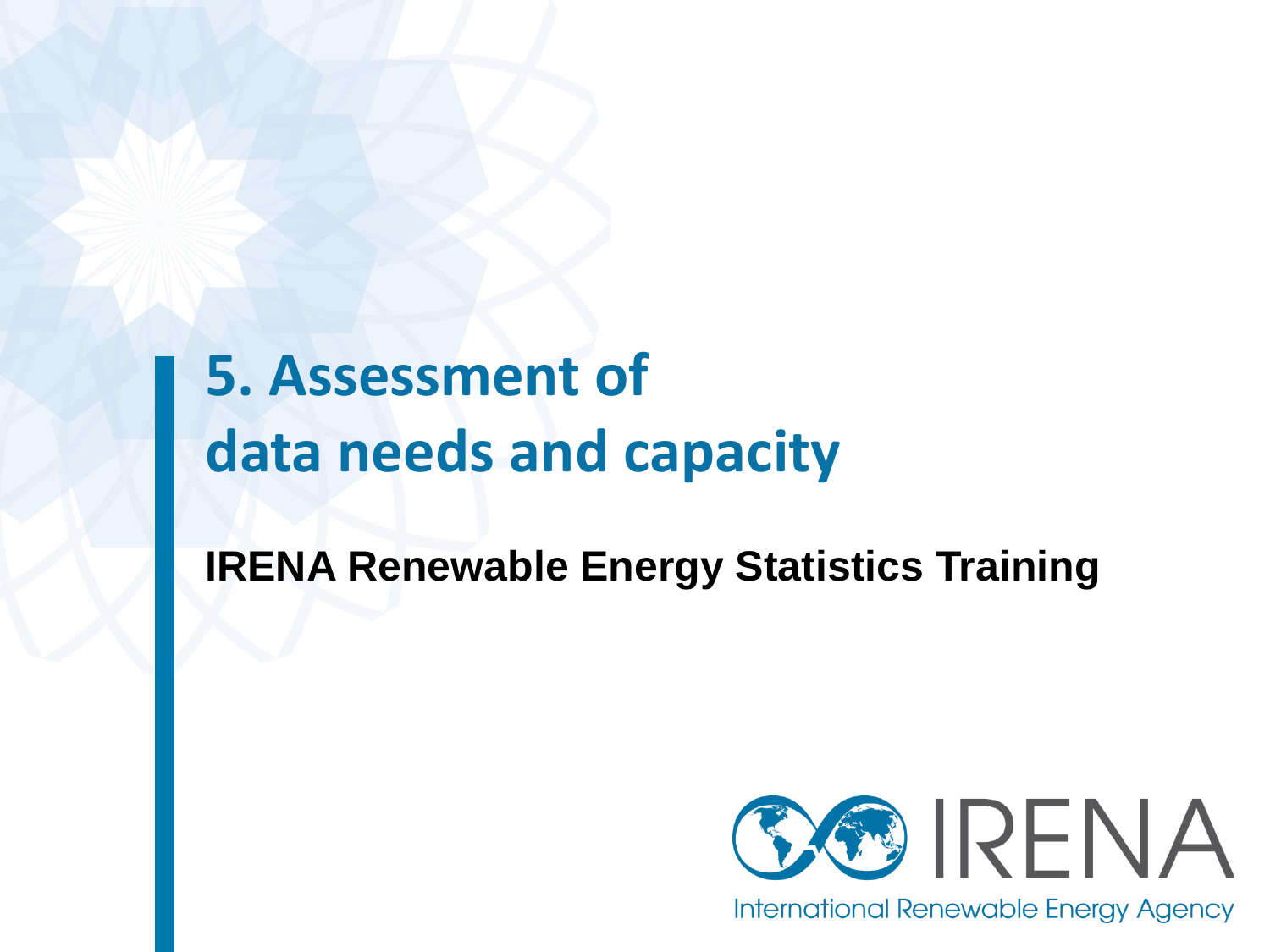



#### **Data collection challenges**

- 1. Institutional and human resource capacity
- 2. Technical challenges
- 3. Timeliness of data collection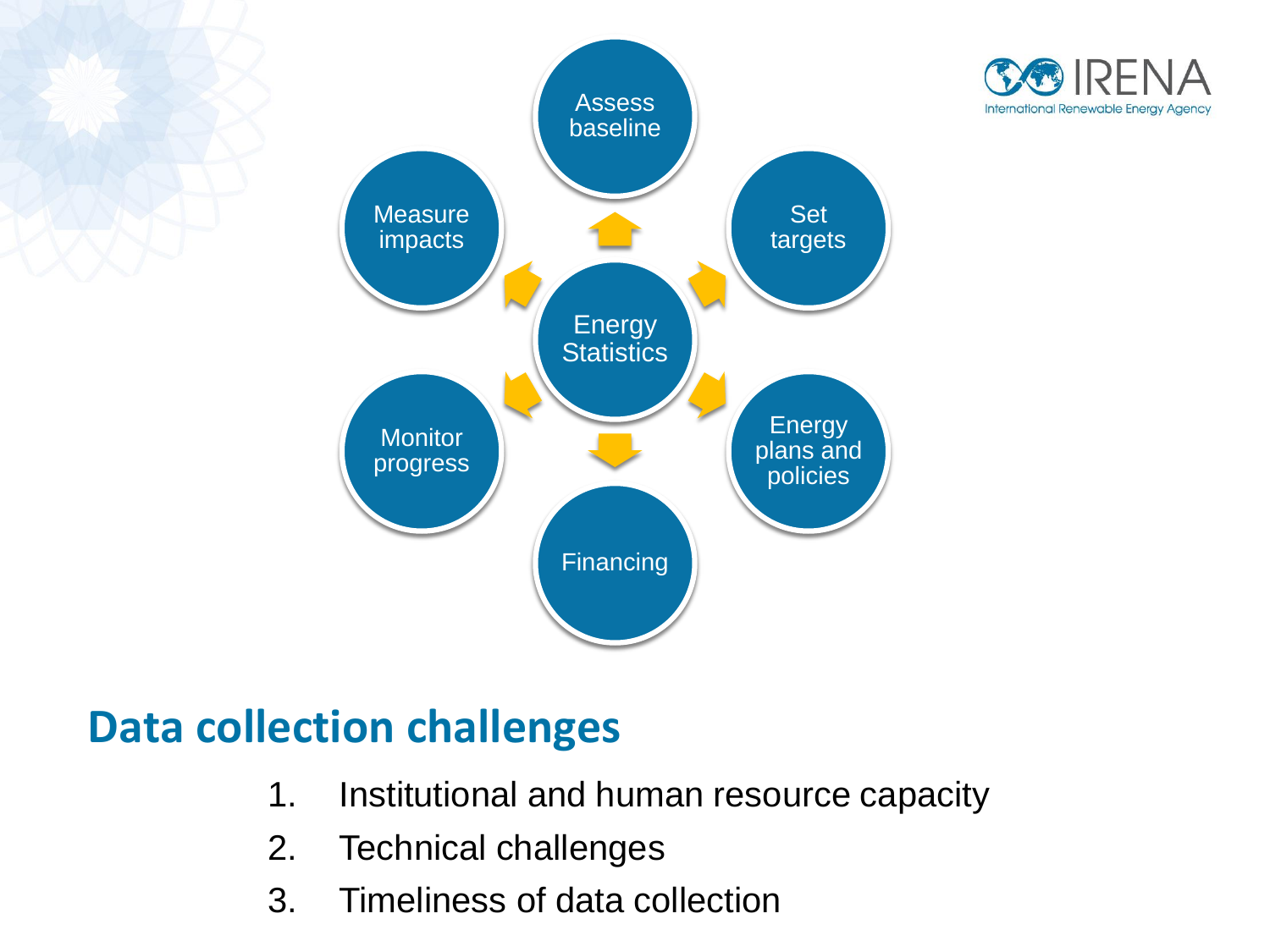#### **Capacity Needs Assessment Tool**





- Guide to help energy statisticians understand the various elements and processes involved in renewable energy data collection and management.
- Includes assessment tools that countries can use to identify areas for improvement and suggests priority actions.

Solid legal and institutional framework

Well defined data requirements

Sufficient skilled personnel

**Clear** methodologies and processes

Appropriate data collection mechanisms

Analysis and validation procedures

Mechanism for data dissemination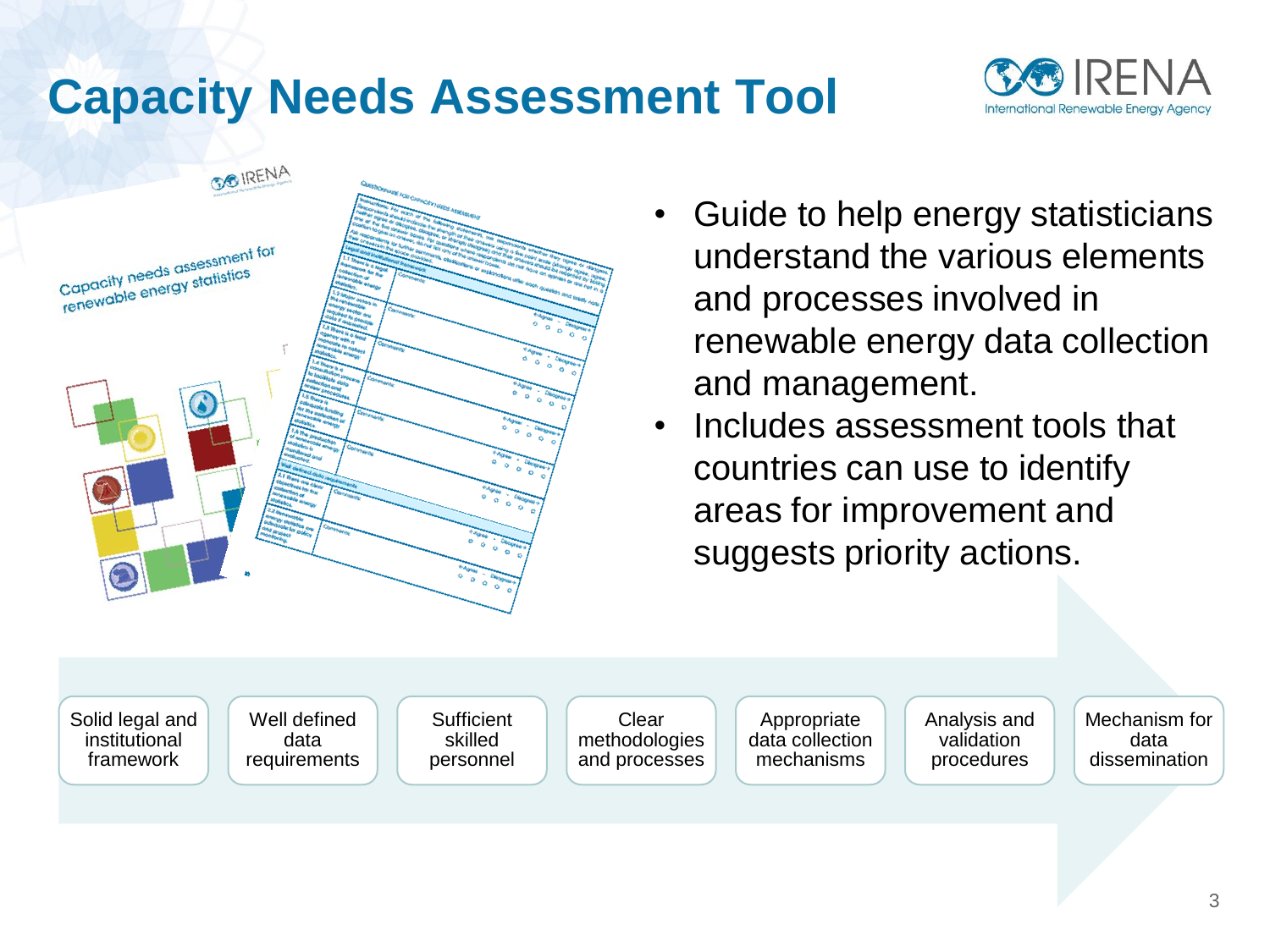

#### **Key Requirements for Effective Data Management**

- Legal and Institutional frameworks
- Well-defined data requirements
- Sufficient skilled personnel
- Clear methodologies and processes
- Appropriate data collection mechanisms
- Analysis, review and validation procedures
- Mechanisms for data dissemination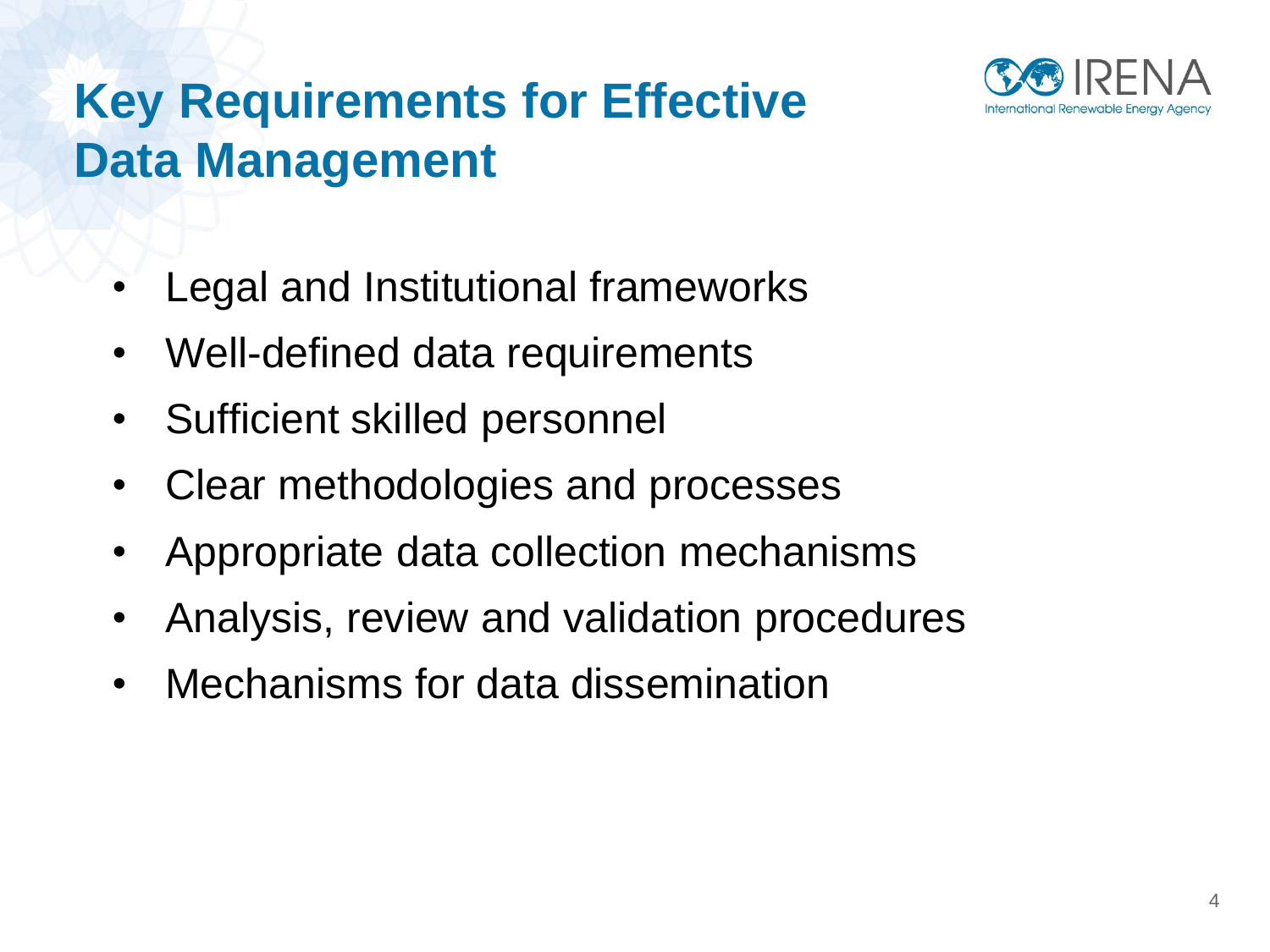

#### **1. Legal and Institutional Frameworks**

- Refine/develop an institutional framework for the collection of renewable energy statistics.
	- A designated lead agency
	- Clear institutional roles and responsibilities
	- Well defined data collection, analysis, and validation processes
	- An annual timeline
- Adapt statistical laws to incorporate renewable energy statistics.
- Form a multi-agency renewable energy statistics working group.
- Develop and implement a multi-year strategic plan for the collection and reporting of renewable energy statistics.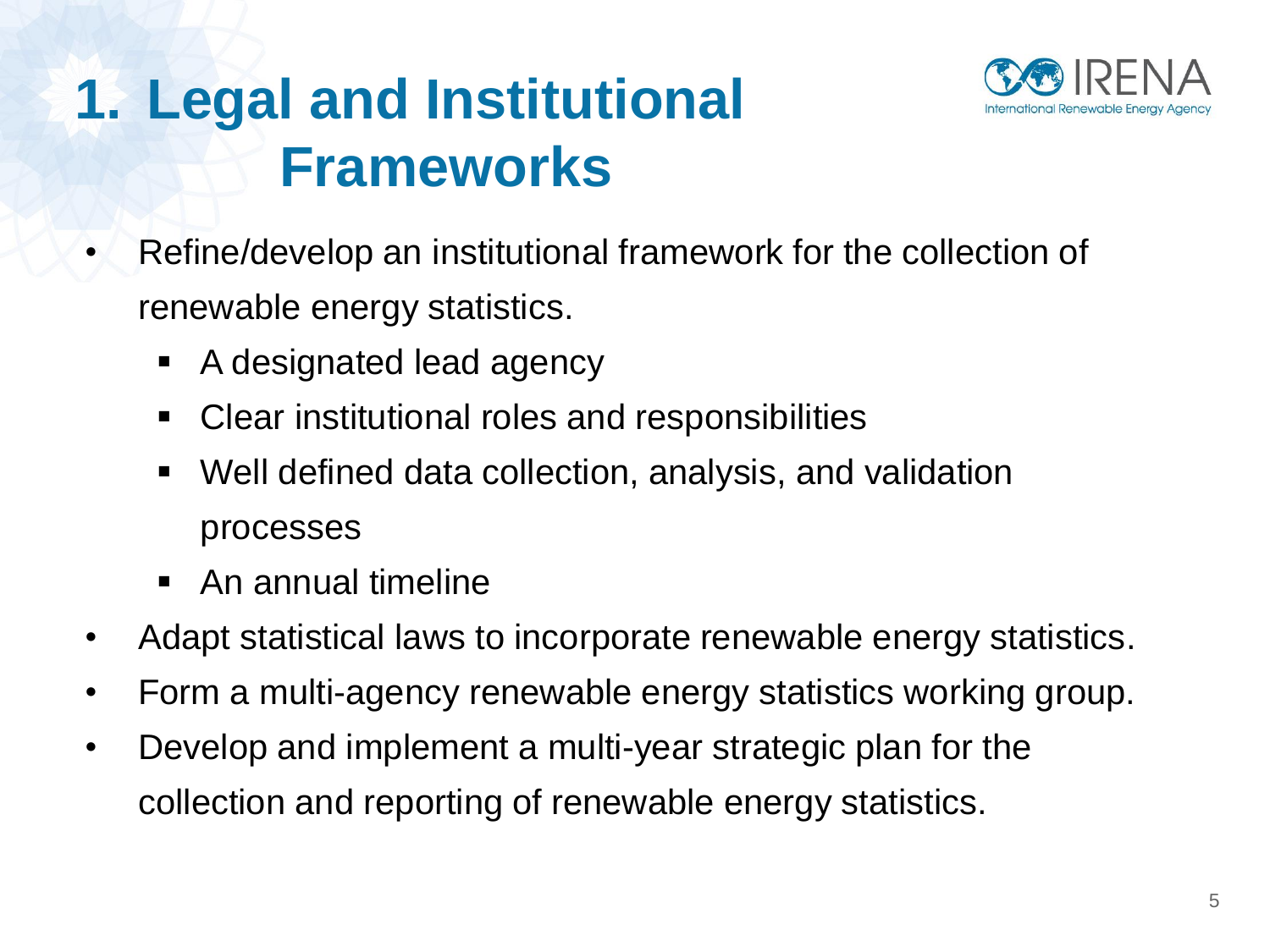

# **2. Well-defined Data Requirements**

- Define renewable energy data needs based on:
	- National objectives for renewable energy data collection
	- The current and future relevance of RE products

| <b>Objective</b>                                                                                    | <b>Required data</b>                                                                                            |  |
|-----------------------------------------------------------------------------------------------------|-----------------------------------------------------------------------------------------------------------------|--|
| To measure progress towards a renewable                                                             | Annual energy balance showing renewable energy                                                                  |  |
| energy target (as a share of final energy                                                           | consumption, including its share of heat and                                                                    |  |
| consumption)                                                                                        | electricity consumption                                                                                         |  |
| To monitor short-term trends in the                                                                 | Quarterly renewable capacity statistics, investment                                                             |  |
| markets for renewable energy                                                                        | statistics, cost and price statistics                                                                           |  |
| To monitor and adjust a feed-in-tariff<br>programme for rooftop solar photovoltaic<br>installations | Monthly statistics on new rooftop solar photovoltaic<br>installations, electricity prices and solar panel costs |  |
| To monitor energy access, measured as                                                               | Annual statistics on the number of households                                                                   |  |
| the share of the population with an                                                                 | connected to the national electricity grid and sales                                                            |  |
| electricity supply                                                                                  | of solar home systems                                                                                           |  |
| To measure energy security                                                                          | Annual energy balance showing net imports of<br>energy as a share of final consumption, by sector               |  |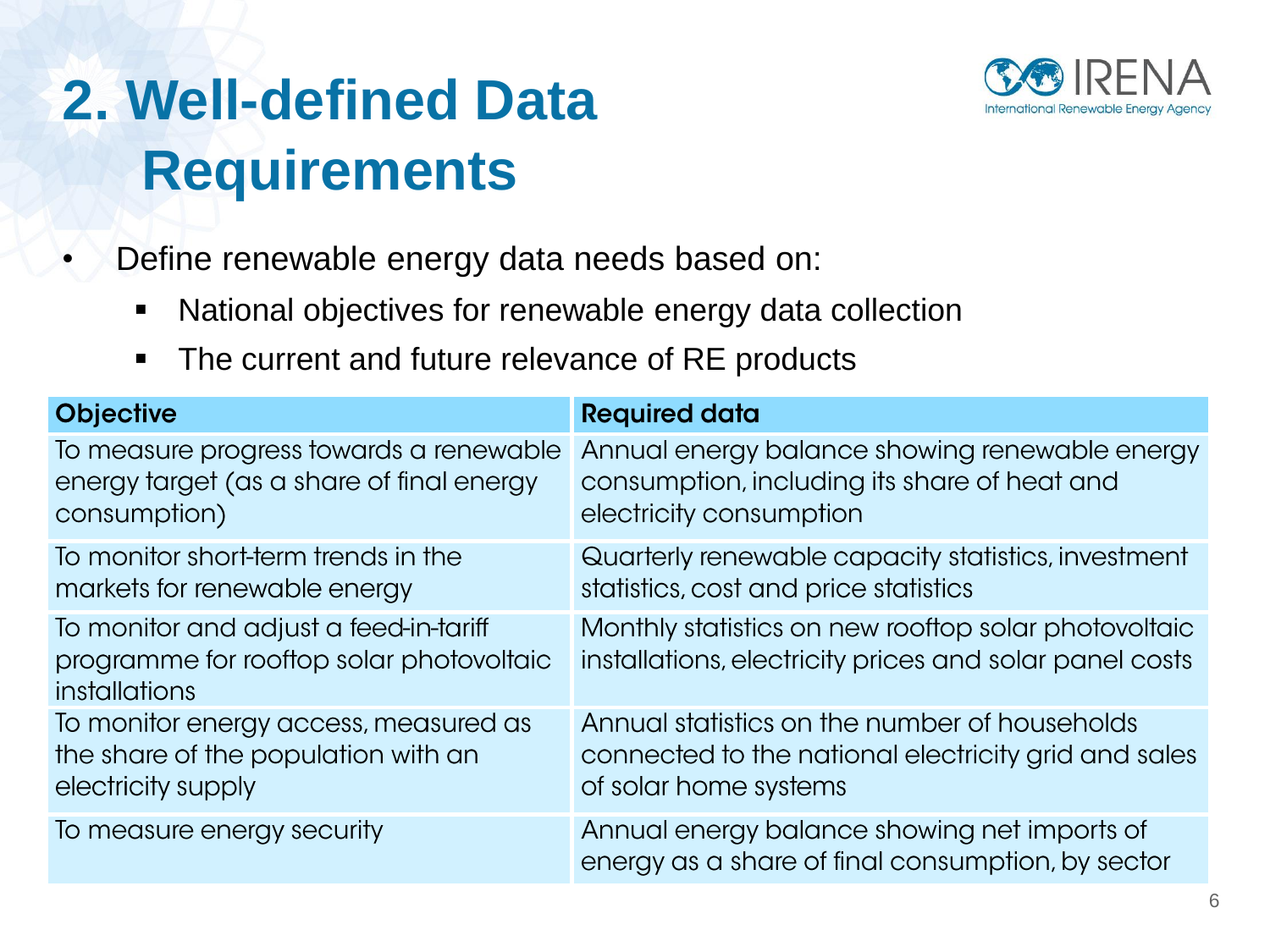# **3. Sufficient Skilled Personal**



- Ensure there are staff dedicated to the collection of renewable energy statistics in the lead agency.
- Promote the close cooperation of staff between key agencies.
- Provide regular renewable energy statistics training for core staff.
	- **Questionnaire development**
	- Renewable energy terms, classifications, units and definitions.
	- **Sampling framework development**
	- Data collection, processing and analysis
	- $E_{\text{t}}$  Etc.
- Provide sufficient training for enumerators.
	- Estimation methods (e.g. estimating the capacity of a solar panel on sight)
	- **In-situ measurements**
- Dedicate IT staff to work on database development, maintenance and dissemination platforms.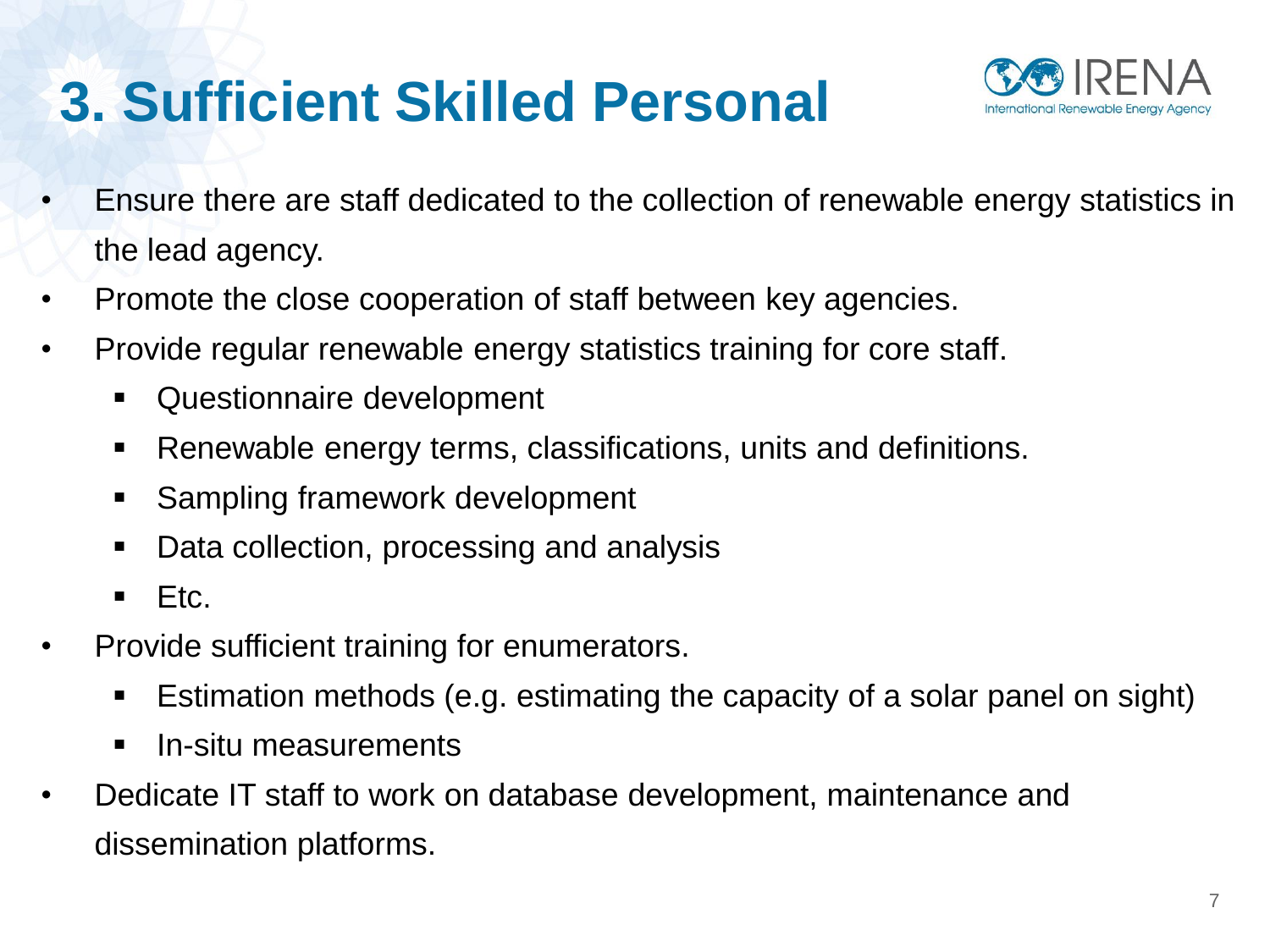# **4. Clear Methodologies and Processes**



- Develop consistent templates for the reporting of renewable energy **statistics**
- Develop nationally appropriate manuals for compilers that include all calculations and estimation methods
- Develop manual for enumerators that includes:
	- pictorial examples/ diagrams
	- guidance on how to make estimates
	- guidance on taking in situ measurements
- Ensure documentation and archiving of data and sources
	- Archive/ statistical working system for recording changes in historical data, data sources, estimates and other adjustments
	- Also include contact points and data collection timelines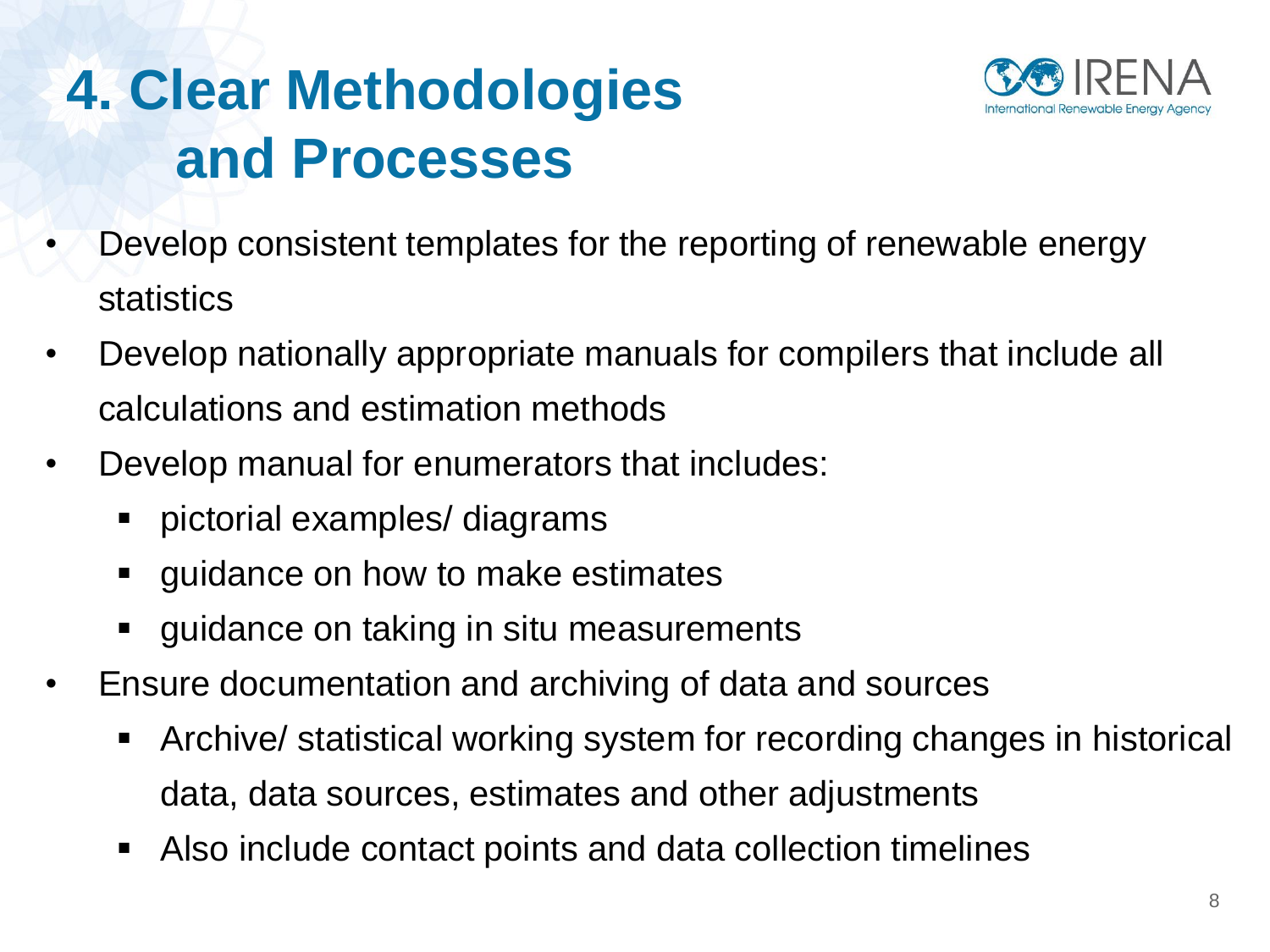

### **5. Appropriate Data Collection Mechanisms**

- The main instruments for collecting RE data are: household surveys; enterprise surveys and administrative data.
- Given survey costs, options for using existing data collection activities should be explored before starting new data collection exercise;
- Design a sample that takes into account characteristics of renewable energy e.g. regional availability of bioenergy resources.
- Consider the most appropriate survey method.
	- E.g. face-to-face interviews, telephone surveys, postal surveys, online surveys etc.
- Provide enumerators with the equipment and tools needed for in-situ measurements (e.g. scale, tape measure etc.)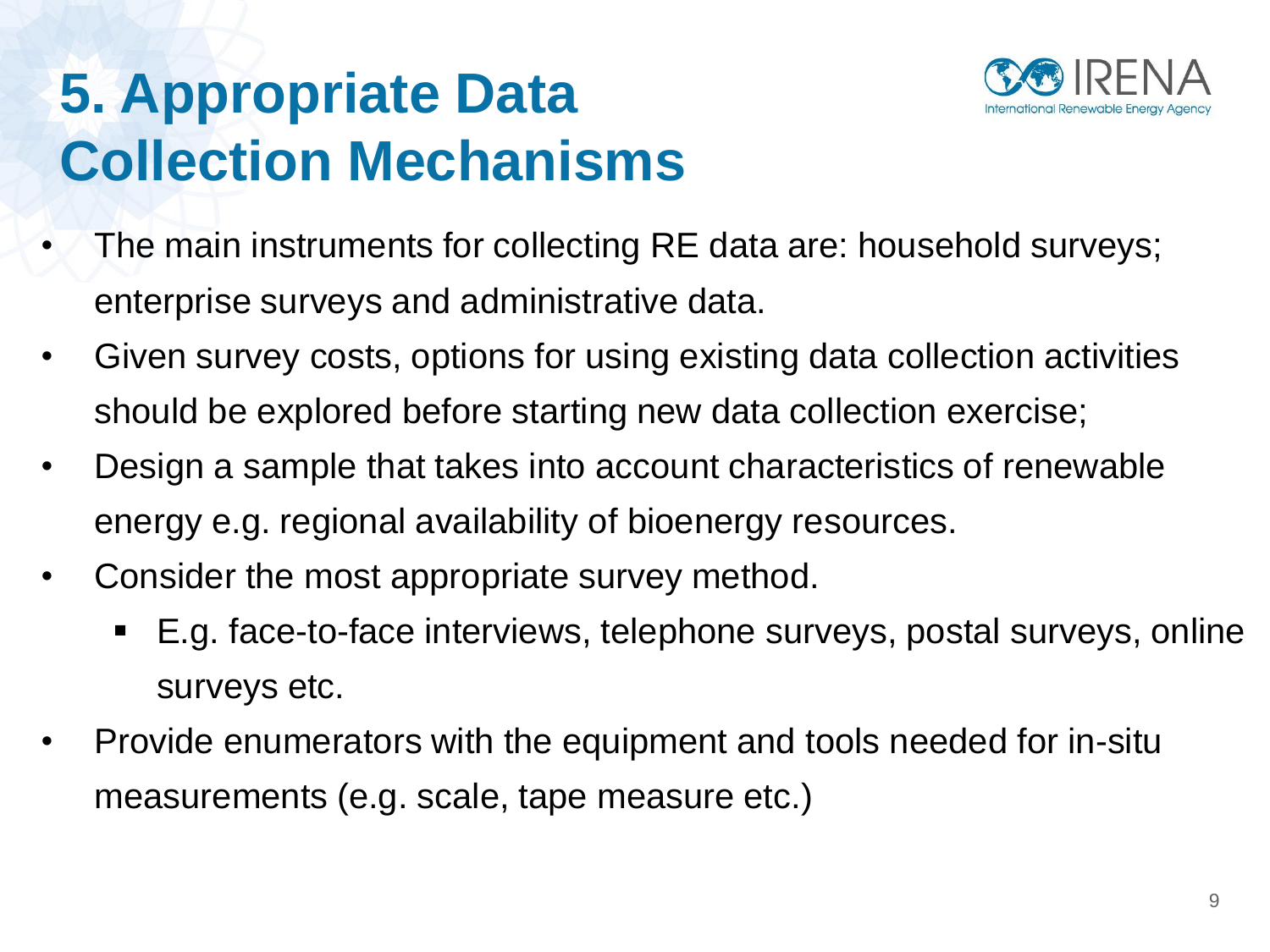

# **6. Analysis, Review and Validation Procedures**

- Conduct automated and manual checks to validate data collected
	- whether data is complete, internally consistent and realistic
- Data should be peer reviewed prior to publication.
- Conduct regular review of the process of collecting and reporting renewable energy statistics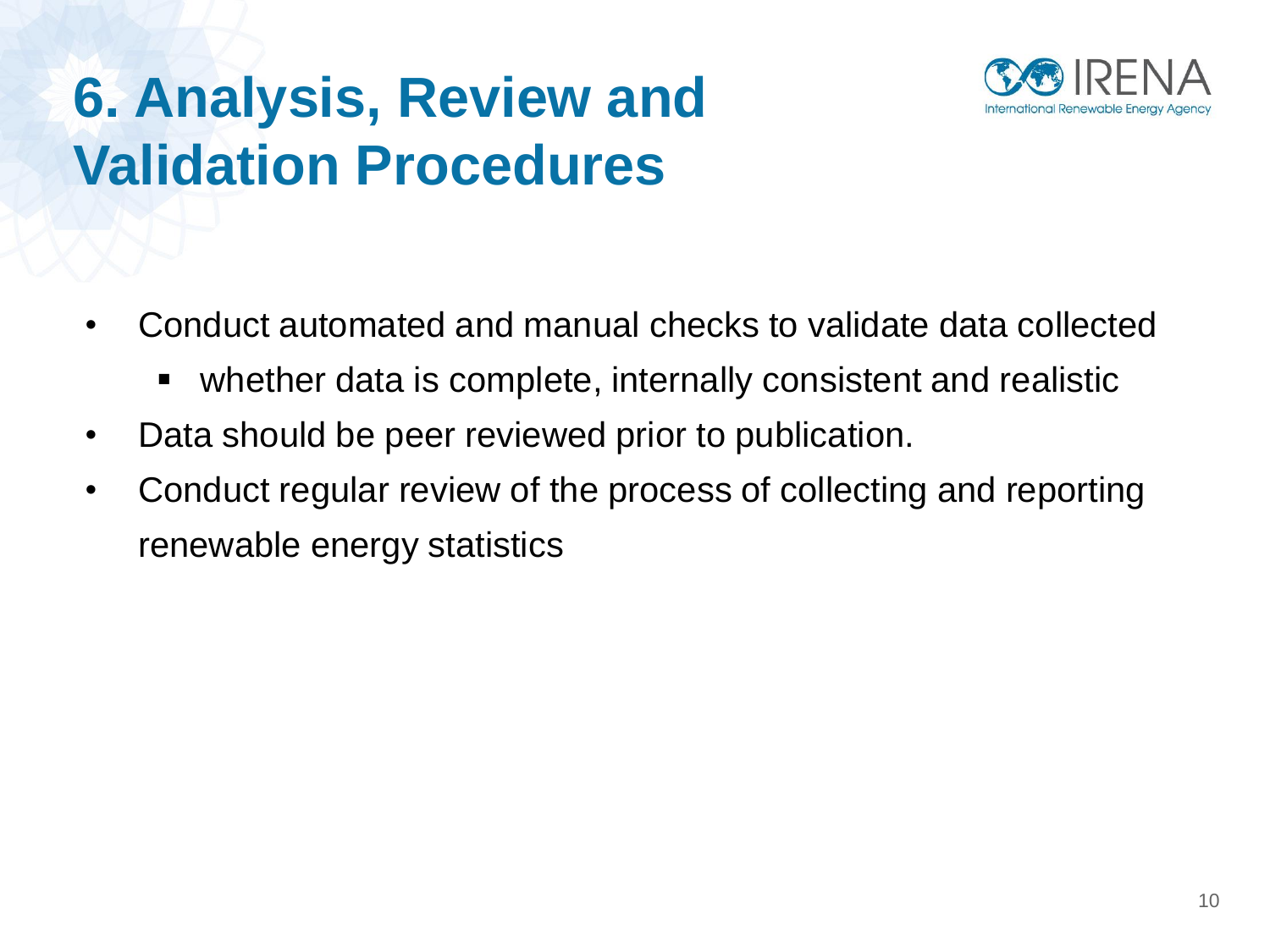

## **7. Mechanisms for Data Dissemination**

- Establish a regular release date for the publication of renewable energy statistics.
- Make renewable energy statistics available to the public in an easily accessible format.
- Promote the use of renewable energy statistics to support decision making.
- Consult with key data users to ensure to ensure that statistical activities support their needs.
- Considerations will all data be made publically available? Are there issues of confidentiality or levels of data access?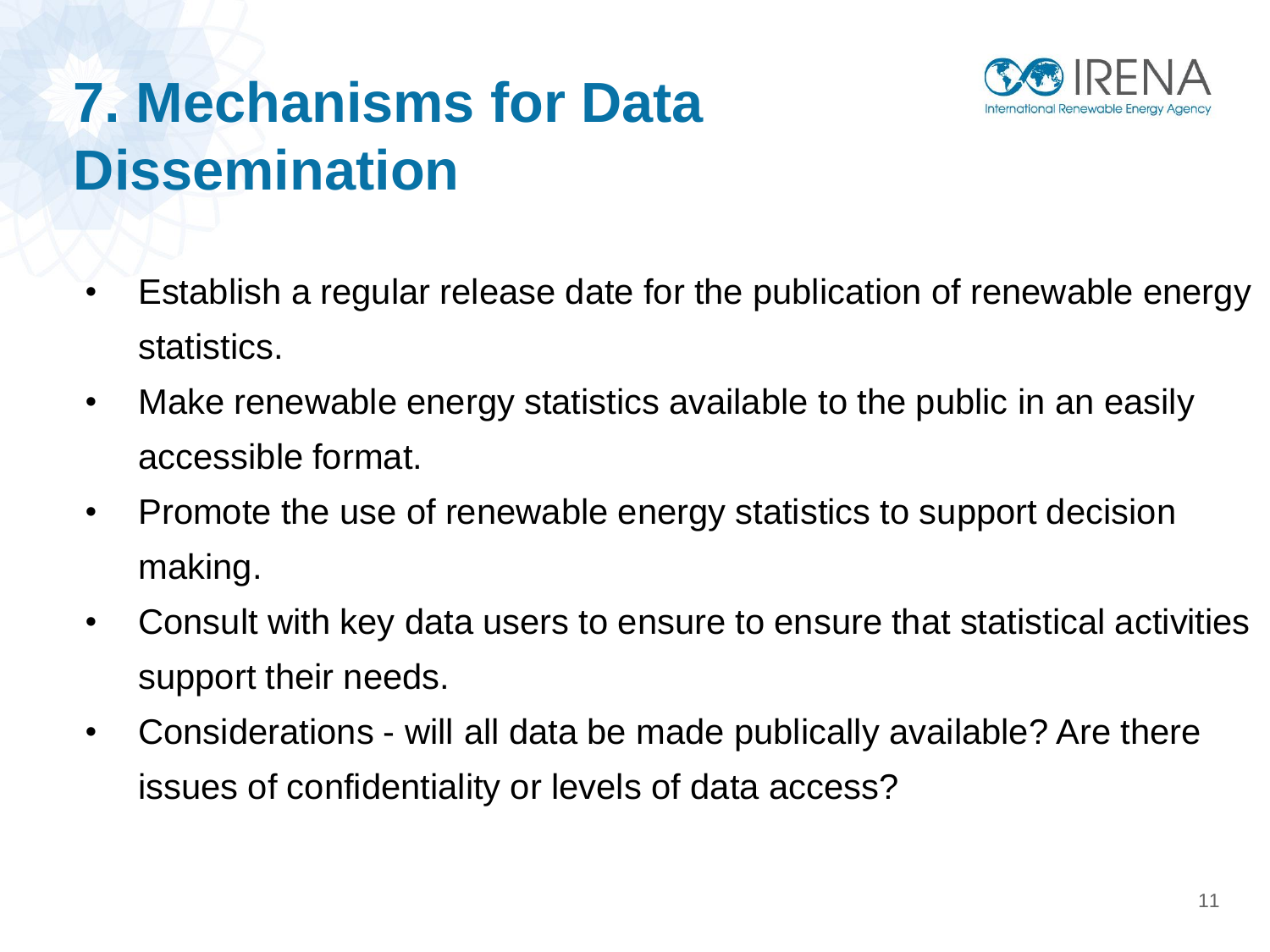# **Group Discussion**



| <b>Capacity</b>                                             | <b>Challenges</b> | <b>Examples of Good</b><br><b>Practices</b> |
|-------------------------------------------------------------|-------------------|---------------------------------------------|
| <b>LEGAL AND INSTITUTIONAL</b><br><b>FRAMEWORKS</b>         |                   |                                             |
| <b>WELL-DEFINED DATA</b><br><b>REQUIREMENTS</b>             |                   |                                             |
| <b>SUFFICIENT SKILLED</b><br><b>PERSONNEL</b>               |                   |                                             |
| <b>CLEAR METHODOLOGIES AND</b><br><b>PROCESSES</b>          |                   |                                             |
| <b>APPROPRIATE DATA</b><br><b>COLLECTION MECHANISMS</b>     |                   |                                             |
| <b>ANALYSIS, REVIEW AND</b><br><b>VALIDATION PROCEDURES</b> |                   |                                             |
| <b>MECHANISMS FOR DATA</b><br><b>DISSEMINATION</b>          |                   |                                             |